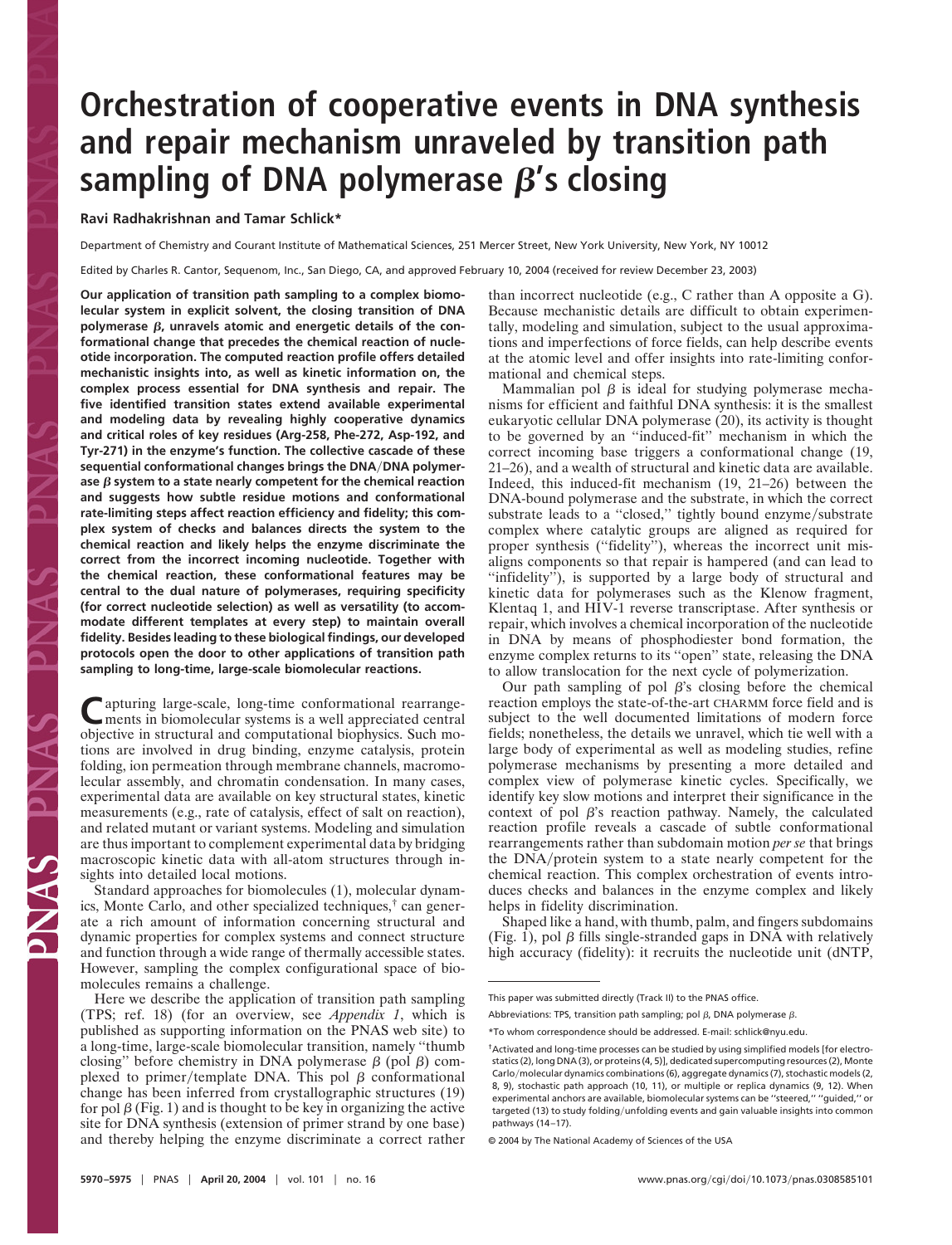

Fig. 1. pol  $\beta$  in open (*Right*) and closed (*Left*) states (19).

2'-deoxyribonucleoside 5'-triphosphate) complementary to the template base (e.g., C opposite G) about 1,000 times more often than the incorrect unit (e.g., T opposite G) (27–33). Closed and open conformations of pol  $\beta$  have been solved by x-ray crystallography by Wilson and coworkers (19, 34) and are related by a large subdomain motion ( $\approx$ 6 Å) of the thumb (Fig. 1, arrow). Kinetic data (28–30, 35–43) suggest slow conformational changes (milliseconds to seconds) before and after the chemical reaction, but their identity is unknown. Prior simulations by molecular and Langevin dynamics simulations, as well as targeted molecular dynamics (TMD), have suggested that key residues in the enzyme active site (e.g., Phe-272 and Arg-258) exhibit subtle conformational rearrangements during the thumb subdomain's motion (14, 15, 44). While these suggestions tie well with, and refine, recent experimental studies (45), details of the reaction pathway (Fig. 6, which is published as supporting information on the PNAS web site) explaining fidelity of the repair or synthesis process remain unknown.

Our goal is to delineate at atomic resolution the sequence of events in the overall catalytic mechanism of DNA polymerases along with energetic estimates and possibly to refine the schematic view of Fig. 6, which focuses on subdomain motions. This refinement is not possible with standard simulation methods that capture short-time dynamics, techniques that employ biasing potentials (13), or approaches that are subject to the approximations of transition-state theory in locating transition-state regions. TPS developed in the Chandler group (18) yields true dynamics at transition states by a clever sampling that conserves equilibrium distributions and the fluctuation-dissipation theorem (46): complete reaction profiles, transition states, barrier free energies, and reaction rates, for the system can ultimately be obtained. However, path sampling has been applied only to relatively small systems [alanine dipeptide isomerization (47), dissociation of water in the condensed phase (48), methanol coupling in zeolites, ice nucleation (49), folding of oligomers modeled as hard spheres (50), and  $\beta$ -hairpin folding (51). The challenge of applying TPS to a macromolecular system is certainly practical, to detect and then piece in correctly all the biochemically relevant transition regions, but new procedures are required to assess convergence and estimate free energy barriers. By addressing these computational issues for macromolecules in explicit solvent (our complete protocol is in *Appendix 2*, which is published as supporting information on the PNAS web site), we delineate here key transition-state regions and the associated cooperative dynamics in DNA pol  $\beta$ 's closing before the chemical reaction; we also discuss how this collective cascade of subtle conformational changes may play a critical role in pol  $\beta$ 's function.

## **Computational Method**

**System Preparation.** Two models of solvated pol  $\beta$ /DNA/dCTP complexes were prepared from 1BPX (open binary) and 1BPY (closed ternary) crystal structures (19). Hydrogen atoms were added by CHARMM's subroutine HBUILD (52). The open complex was modified by incorporating the incoming unit dCTP (deoxyribocytosine 5'-triphosphate) with nucleotide-binding  $Mg^{2+}$ , producing the 1BPX ternary complex.

Also added were the following: a hydroxyl group to the 3 terminus of the primer DNA strand, missing residues 1–9 of pol  $\beta$ , and specific water molecules coordinated to the catalytic  $Mg^{2+}$  (missing in the ternary complex).

Cubic periodic domains for both initial models were constructed by using SIMULAID and PBCAID (53). To neutralize the system at an ionic strength of 150 mM, water molecules with minimal electrostatic potential at the oxygen atoms were replaced by  $Na<sup>+</sup>$ , and those with maximal electrostatic potential were replaced with  $Cl^-$ . All Na<sup>+</sup> and  $Cl^-$  ions were placed more than 8 Å away from any protein or DNA atoms and from each other. The electrostatic potential for all bulk oxygen atoms was calculated with DELPHI. The resulting system (see *Lower Center* image in Fig. 4) has 40,238 atoms (including 11,249 water molecules). Consistent with a pH value of  $7.0$ , we assume deprotonated states (i.e.,  $-1$  charge each) for Asp-190, Asp-192, and Asp-256, as assumed recently (54). *Appendix 3*, which is published as supporting information on the PNAS web site, provides protonation states of titratable side chains and a brief related discussion. These settings produce a net charge of  $+7$  for pol  $\beta$ , -29 for DNA, and -4 for the dCTP. There are 42 Na<sup>+</sup> ions, 20 Cl<sup>-</sup> ions, and 2 Mg<sup>2+</sup> ions, producing an overall neutral system.

**Initial Runs.** To generate configurations for initiating path sampling, targeted dynamics were conducted with CHARMM C28a2 (52), implemented with a restraint constant  $K = 2,000$  kcal/ (mol· $\hat{A}^2$ ) on heavy atoms of pol  $\beta$  (see *Appendix 2*). With a decrease from 5 to 0 Å in the offset distance  $\overline{d}_0$  over 100 ps, the conformational change is driven from open to closed states. Although unphysical, the targeted trajectory helps suggest transition-state regions. Namely, histograms of geometric variables, dihedral angles associated with key residues 192, 258, and 272 (flip of Asp-192, rotation of Arg-258, and flip of Phe-272), and the thumb's helix N displacement (residues 275–295) that display bimodality lead us to propose candidates for the path sampling order parameters  $\{\chi_i\}$ , as described in Table 1 and Fig. 2.

**Identifying Transition-State Regions.** The existence of transitionstate regions 2, 3, and 4 was confirmed by calculating the commitment probability distribution (CPD) (47) by using several short (20–100 ps), unrestrained dynamics trajectories. The CPD describes the partitioning of trajectories in proximal free-energy basins near each transition state region (47) (*Appendix 2*) from the transition state ensemble. For example, barrier region 3, partial rotation of Arg-258, corresponds to the dihedral-angle window between the dashed lines for  $\chi_3$ 's evolution in Fig. 7, which is published as supporting information on the PNAS web site (see also Fig. 8 in *Appendix 1*). For each configuration in such a barrier region, four trajectories were initiated with a randomly chosen set of momenta from a Maxwell distribution, and the commitment probability  $P_B$  is determined as the fraction of trajectories committing to basin *B* (i.e.,  $\chi_3 > 160^\circ$ ; see Table 1); thus, resolution of the commitment probability is 0.25. From  $P_{\text{B}}$ , the probability distribution  $P(P_B)$  yields the CPD function of Fig. 7. In general, the initial (unphysical) trajectory (Fig. 7) does not lead to a unimodal function and lacks the peak at  $1/2$  indicating correct barrier crossing (18) (where  $P_B \sim \bar{P}_A \sim 0.5$ ). Because the ensemble for Arg-258 committed to an intermediate value of  $\chi_3$ , the existence of a different barrier region (TS 5) was suggested.

**Performing Path Sampling.** Our protocol (*Appendix 2*) was performed by using a PERL script that interfaces CHARMM C28a2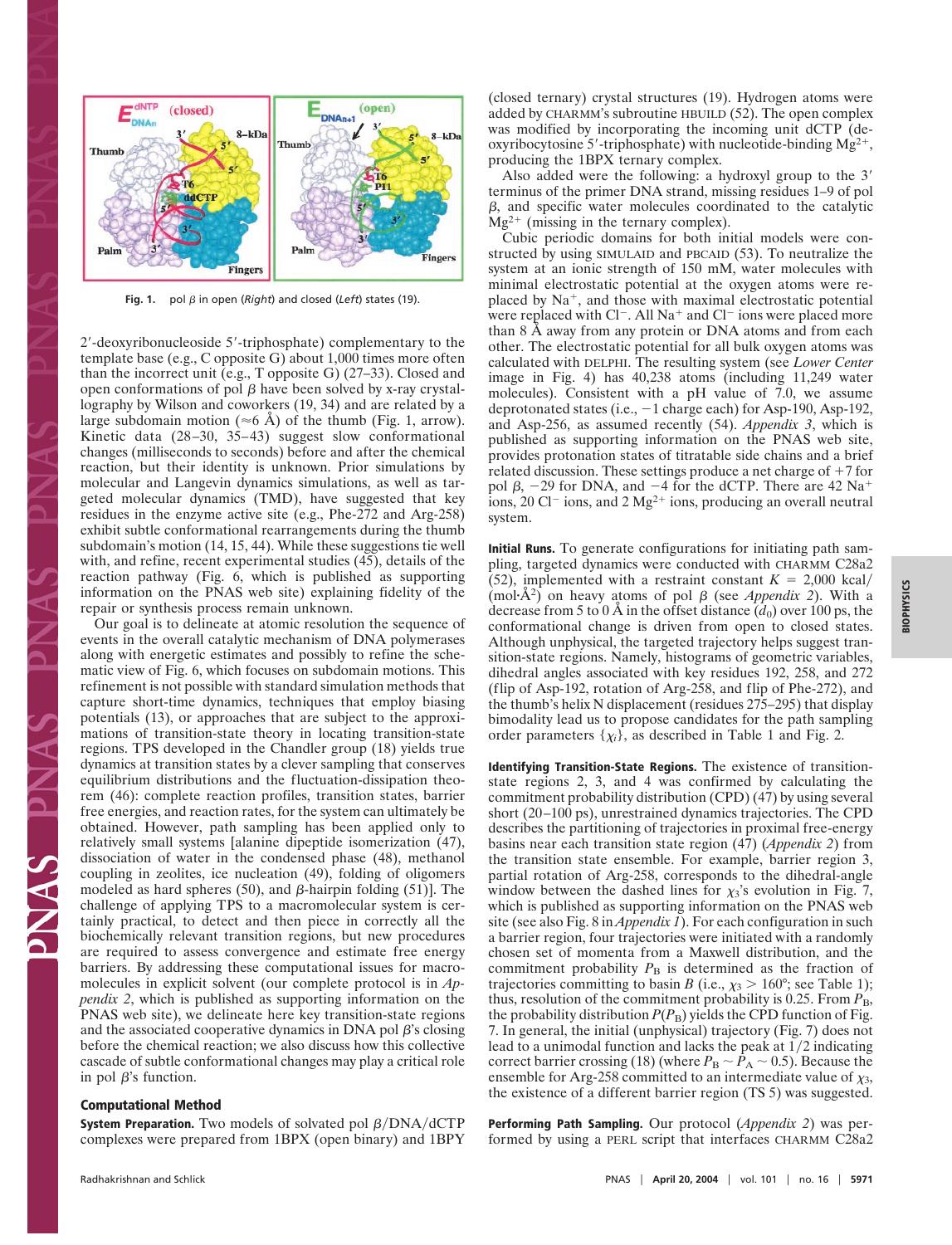#### **Table 1. Order parameters for each transition state (TS) and associated simulation details**

| TS | Event                                                 | $x$ -order parameter*                                                                         | $\chi$ max<br>state A | $\chi$ min<br>state B | Length, ps<br>TPS/CPD <sup>+</sup> | No. of<br>trajectories | $\tau_{\text{mol}}$ , ps <sup>‡</sup> |
|----|-------------------------------------------------------|-----------------------------------------------------------------------------------------------|-----------------------|-----------------------|------------------------------------|------------------------|---------------------------------------|
|    | Partial thumb motion,<br>Watson-Crick pairing of dCTP | rms deviation of residues 275-295<br>with respect to closed form                              | $3.4\AA$              | $2.7 \text{ Å}$       | 100/100                            | 150                    | $70 \pm 10$                           |
| 2  | Asp-192 flip                                          | Dihedral angle $C^{\gamma}$ – $C^{\beta}$ – $C^{\alpha}$ –C                                   | $100^\circ$           | 140°                  | 10/20                              | 200                    | $4 \pm 1$                             |
| 3  | Arg-258 rotation, thumb closing                       | Dihedral angle $C^{\gamma}-C^{\delta}-N^{\epsilon}-C^{\zeta}$                                 | $120^\circ$           | $160^\circ$           | 10/20                              | 200                    | $4 \pm 1$                             |
| 4  | Phe-272 flip                                          | Dihedral angle $C^{\delta 1}$ –C $\gamma$ –C $\beta$ –C $\alpha$                              | $-25^\circ$           | $15^{\circ}$          | 10/20                              | 200                    | $3 \pm 1$                             |
| 5  | Arg-258 rotation, ion motion                          | Distance: nucleotide-binding Mq <sup>2+</sup> to<br>O1 <sup><math>\alpha</math></sup> of dCTP |                       |                       |                                    |                        |                                       |

\*Our coverage of each TS is given by  $\chi_{\rm min}$ ,  $\chi_{\rm max}$  along with lengths  $\tau$  of TPS simulations and of additional runs for convergence (see Figs. 2 and 7). †CPD, commitment probability distribution function (see Fig. 7).

<sup>‡</sup>See Fig. 7 for estimating  $\tau_{\text{mol}}$ .

(52) and handles multiple transition-state regions characterized by sets of arbitrary dihedral angles, distances, and any calculable configurational quantity. CHARMM's Verlet integrator with a time step of 1 fs is used for generating symplectic dynamics trajectories, with electrostatic and van der Waals interactions smoothed to 0 at 12 Å and cubic periodic boundary conditions enforced. The truncation of long-range electrostatic interactions makes the computation of our 40,238-atom system tractable; studies on DNA (e.g., ref. 55) conclude that this approach is satisfactory.

Path segments corresponding to barrier regions (generated as described above, Fig. 7) were used to initiate four different path



**Fig. 2.** Molecular snapshots near open (*Left*) and closed (*Right*) states for four transition state regions. (*1*) Partial thumb closing. (*2*) Asp-192 flip. (*3*) Arg-258 partial rotation. (*4*) Phe-272 flip.

sampling runs corresponding to TS regions 1–4 (Table 1). Trajectories in each region were harvested by using the shooting algorithm (56) (*Appendix 1* and Fig. 8 *Inset*) to connect by an ensemble two metastable states *A* and *B* by means of a Monte Carlo protocol in trajectory space. States *A* and *B* are defined by our order parameters (Table 1): for TS 1,  $\chi_1 > \chi_{\text{max}} \in A$  and  $\chi_1$  $<$   $\chi$ <sub>min</sub>  $\in$  *B*; for TS 2–4,  $\chi$ <sub>*i*</sub>  $<$   $\chi$ <sub>max</sub>  $\in$  *A* and  $\chi$ <sub>*i*</sub>  $>$   $\chi$ <sub>min</sub>  $\in$  *B*. In each shooting run, the momentum perturbation size  $(dP \approx 0.002$  for TS 1, and  $0.005-0.01$  for TS  $2-4$ , in units of atomic mass units  $\times$ Å/fs) yields an acceptance rate of 30–40%.

**Monitoring Adequate Sampling and Convergence.** Five sample harvested trajectories (of 150–200 total trajectories in each ensemble; see Table 1) capturing the dynamics for each region 1–4 are shown in Fig. 7. The ergodicity and convergence of each run were monitored by calculating the autocorrelation function of the order parameter  $\langle \chi_i(0) \chi_i(t) \rangle$  (Fig. 7, *Top Right*). The gradual decrease for  $\chi_1$  and increase for  $\chi_2$ ,  $\chi_3$ , and  $\chi_4$  indicate the decorrelation of the generated trajectories in each TPS run; strongly correlated trajectories would lead to an abrupt change in the correlation function for the chosen values of  $\tau$ . The characteristic relaxation time  $\tau_{\text{mol}}$  associated with the crossing of each transition-state region is given by the time taken for the gradual transition of the autocorrelation function  $\langle \chi_i(0) \chi_i(t) \rangle$  and can be estimated graphically, to yield values in Table 1. The sampling quality was also assessed by calculating orderparameter correlation functions in path space and found to be very satisfactory (see *Appendix 2*).

The convergence of the overall harvested path (collection of 150–200 trajectories in each region) was verified by recalculating commitment probability distribution functions (Fig. 7 *Right*). Unimodal distribution peaks around  $1/2$  reflect the true saddle nature of the transition state region. The striking contrast between the distributions of the converged path sampling runs and those for the initial trajectory reveals the system's relaxation along coordinates orthogonal to the reaction coordinate, to reach true saddle regions, as discussed in ref. 18.

**Piecing Entire Reaction Path.** The combined path sampling simulations (750 trajectories of length 10–100 ps) were extended by 20 dynamics simulations of lengths 500 ps to 1 ns to ensure that pol  $\beta$  open and closed structures were visited<sup>‡</sup> and trajectories ergodically sampled the phase space between the five barrier regions (see Fig. 3). The decorrelation from the initial path during our path sampling is significant, indicating independence from initial conditions (see Fig. 9 in *Appendix 2*).

TS region 5 was discovered when extending the trajectories

Z<br>N<br>N

<sup>‡</sup>Criteria for reaching endpoints are based on rms deviation 2 Å of helix N residues with respect to crystal structures and active-site distances and coordinations (of the two Mg<sup>2+</sup> ions and  $P^{\alpha}$  of dCTP) conforming to two-metal-ion mechanism geometry; see Fig. 5.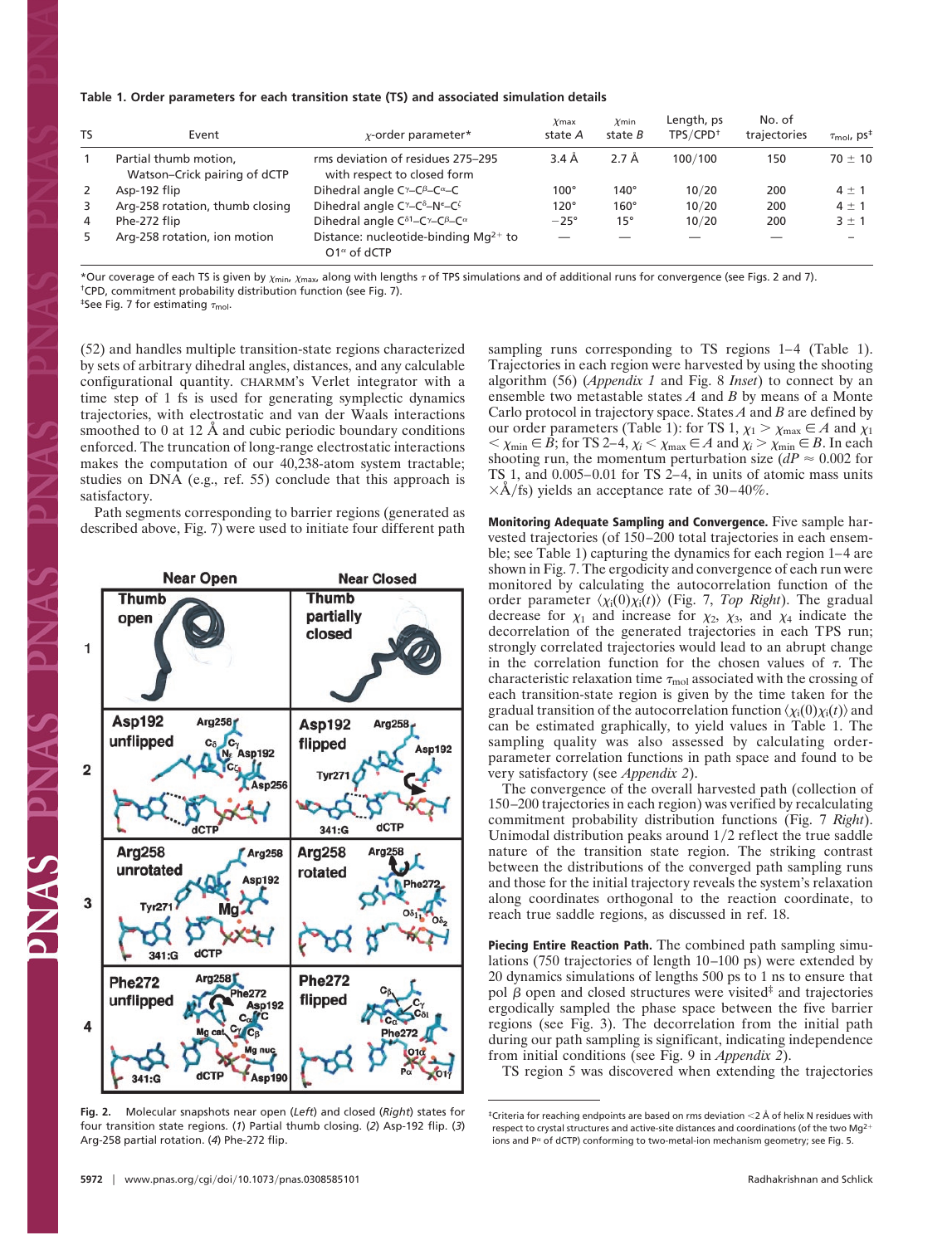

**Fig. 3.** Normalized probability distributions of dihedral angles (in degrees) characterizing flips of pol  $\beta$  residues. Each column represents a dihedral angle distribution and each row represents a time interval capturing the dynamics in a barrier region. Labels 0,  $1/2$ , and 1 refer to unflipped, partially flipped, and fully flipped states. Highlighted bimodal plots correspond to flipping events.

associated with TS region 4. In overcoming TS region 5, the fully rotated state of Arg-258 is stabilized, and the ligands coordinating the nucleotide binding  $Mg^{2+}$  ion undergo subtle rearrangements (see *Results*).

Normalized probability distributions (i.e., unit areas) for the dihedral angles characterizing the flips Asp-192, Arg-258, and Phe-272 are calculated in Fig. 3, from the harvested trajectories. The nonoverlapping nature of the distribution for each residue (i.e., within each column) confirms independence of the motions; the transient time  $\tau_{\text{mol}}$  (Table 1) to cross each transitionstate region is much shorter than the time separating the events, justifying performing independent runs for each flip. The combined distribution of dihedral angles for each residue samples the dihedral space between the open and closed conformations of pol  $\beta$ , further ensuring that we have captured intermediate configurations between the barrier regions. The dihedral-angle distributions clearly show that the Asp-192, partial-Arg-258, Phe-272, and full-Arg-258 flip events are local barrier regions in the free energy surface.

The order of the transition states along the pathway (see Fig. 4) was determined by ranking the values of the order parameters in the metastable states. For example, because  $\chi_2$  changes from unflipped (in open) to flipped (in closed) values while  $\chi_3$ ,  $\chi_4$ , and  $\chi$ <sub>5</sub> remain at values of the open structure (see Fig. 3), we know that TS 2 precedes TS 3–5. The independence of flips associated with barrier regions 2–5 suggests that key residues of the enzyme act discretely to trigger a cascade of subtle changes resulting in systematic assembly of the catalytic region. Near the open and closed states (see Fig. 2) the  $\chi_i$  values range as follows:  $\chi_1$  from  $\approx$ 6 to 1.5 Å,  $\chi_2$  from  $\approx$ 90° to 180°,  $\chi_3$  from  $\approx$ 100 to 260°,  $\chi_4$  from  $\approx$  -50° to 50°, and  $\chi$ <sub>5</sub> from  $\approx$ 3.2 to 1.8 Å.

The combined simulations involved an aggregate time of  $\approx 85$ ns, requiring 10 months of central processing unit time (approximately half of which was spent on the free energy calculations) on 24 processors of an Origin 3000, 120-MHz processor Silicon Graphics machine at New York University.

### **Results: Sequence of Conformational Changes**

Fig. 4 illustrates the sequence of changes along the pathway: *1*, partial thumb closing; *2*, flip of Asp-192; *3*, partial rotation of Arg-258; *4*, flip of Phe-272; and *5*, rearrangement of catalytic region and stabilization of Arg-258 in the fully rotated state. The approximate free energies shown were calculated by using our method BOLAS (unpublished work and *Appendix 2*), separate from the path sampling protocol.

The conformational landscape that emerges reveals highly cooperative events. Starting from the open ternary complex, the system traverses metastable basin 2 as the thumb subdomain begins to close, during which repuckering of the sugar ring of dCTP occurs: the pseudorotation phase angle changes from about 160° (C2-*endo*) to 25° (C3-*endo*) (57) (with mean puckering amplitude,  $\bar{\tau}_{\text{max}}$ , constant at  $\approx$ 44°), facilitating the pairing of dCTP with the guanine template partner. Crossing TS 1 leaves the system in metastable basin 3, in which the thumb is partially closed. The partial thumb closing corresponds to a large subdomain motion during which the rms deviation of helix N residues with respect to the closed structure changes from around 6 to 2.5 Å. The associated dynamics reveal cooperative motion among helix N (thumb) residues, incoming dCTP, guanine template partner, and conserved residue Tyr-271, resulting in the Watson– Crick pairing of dCTP with the template G. Thus, TS 1 selects and helps discriminate the correct incoming dNTP. A similar motion coupling, with biological significance, has been inferred in a recent study involving DNA polymerase I of the A family (58), where the thumb moves in concert with the conserved tyrosine residue (Tyr-714 in DNA polymerase I); this cooperativity has been suggested to block and unblock a preinsertion site that likely shields the template partner against inducing frameshift mutations, thereby enhancing fidelity. Our results for pol  $\beta$  (which lacks such a preinsertion site) suggest that the cooperativity of the thumb motion with Tyr-271, dCTP, and template partner acts similarly as a signaling network for correct nucleotide selection.

TS regions 2–5 define a cascade of global and side-chain motions that (*i*) transition the catalytic region from a disordered arrangement to one nearly ready for the two-metal-ion  $(Mg^{2+})$ catalyzed phosphoryl transfer reaction (59); and (*ii*) stabilize the polymerase in the closed (active) form. With Asp-192's flip (TS 2), the system reaches basin 4. Asp-192's flip occurs concomitantly with the breaking of the salt bridge between Asp-192 and Arg-258 and facilitates the aspartate oxygens  $O^{\delta 1}$  and  $O^{\delta 2}$  to coordinate the catalytic and nucleotide-binding magnesium ions (see Fig. 4 *4*). Interestingly, the path sampling snapshots in Fig. 4 indicate that the  $Na<sup>+</sup>$  ions are mobile in the vicinity of the active site (ions were initially placed 8 Å from each other and from the enzyme/DNA/dCTP complex), as also supported by separate modeling studies (L. Yang, K. Arora, and T.S., unpublished work).

The partial rotation of Arg-258 occurs in crossing TS 3, during which the thumb assumes the fully closed position; the rms deviation  $(\chi_1)$  decreases from  $\approx$  2.4 to 1.7 Å between metastable basins 4 and 5. Once in basin 5, Arg-258 interchanges between the partially and fully rotated positions. After crossing TS 4, the flipped state of Phe-272 ( $\chi_4 = 50^\circ$ ) sterically clashes with Arg-258 in its partially rotated state. Thus, metastable basin 6 is a precursor for stabilizing Arg-258 in its fully rotated state. Metastable basin 7 (after crossing TS 5) is characterized by the stabilization of Arg-258 in its fully rotated state, where it participates in a salt bridge with residues Tyr-296 and Glu-295.

Concomitant to the motion in crossing transition states 2–5, the position and coordination of the catalytic  $Mg^{2+}$  ion undergo subtle, yet systematic, transformations (Fig. 5) that evolve the system toward the catalytically active configuration. The three conserved aspartate residues (190, 192, and 256 in pol  $\beta$ ) coordinate the Mg<sup>2+</sup> ions, creating a tight binding pocket for the metal ions. The formation of two octahedral complexes (involving the  $Mg^{2+}$  ions and their respective ligands), and the transformation to a nearly reaction-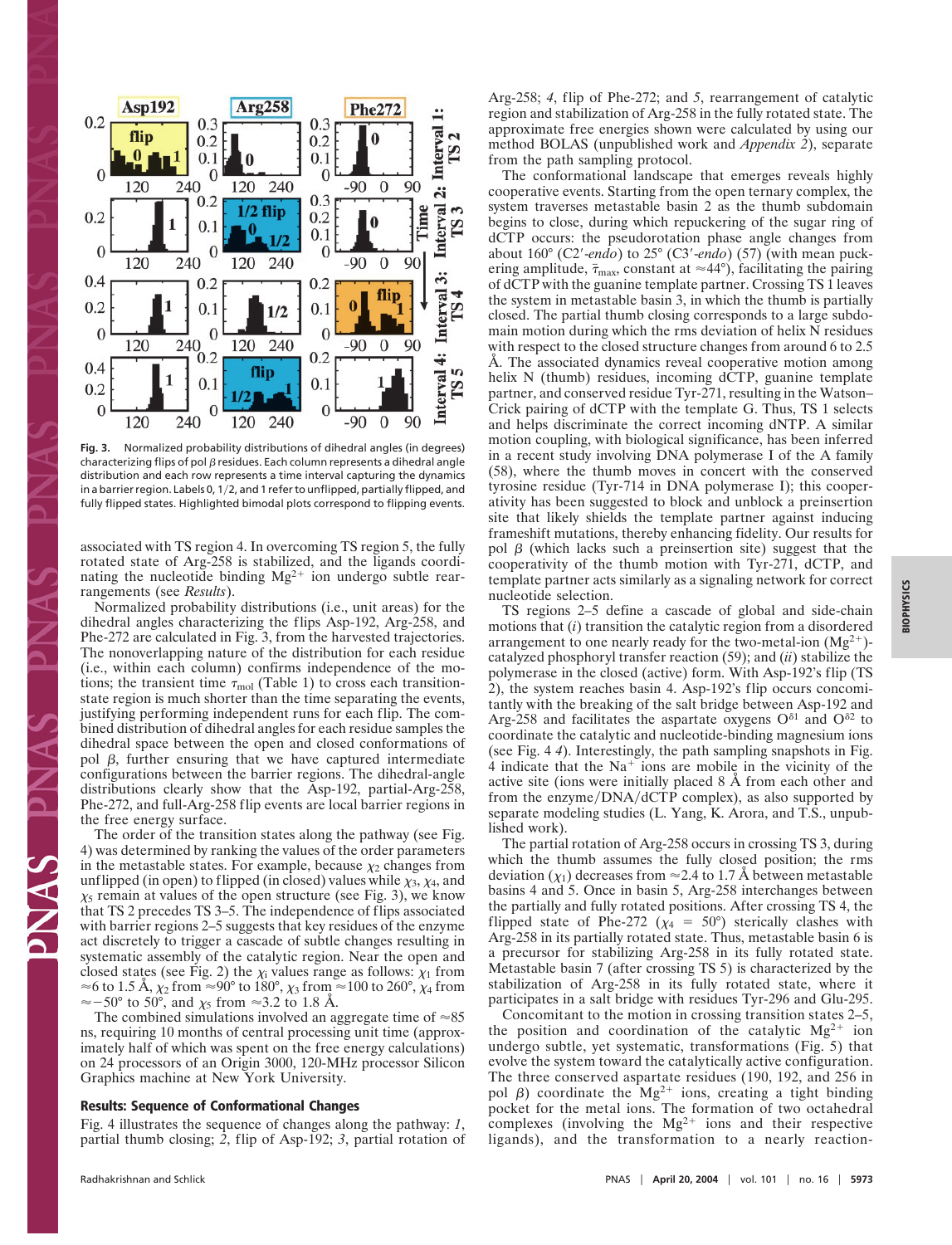

Fig. 4. (*Upper Center*) Overall captured reaction kinetics profile from TPS for pol  $\beta$ 's closing transition (for a G·C system) from the open state and estimated energies in units of  $k_B T$  (product of Boltzmann constant and absolute temperature). Different barrier regions (TS) and metastable basins along the reaction coordinate are illustrated (images 1, 2, 4–6, and 7). (Lower Center) Structure of pol  $\beta$ /DNA/dCTP ternary complex.

competent state [as envisioned in the two-metal-ion catalytic mechanism (59)], is completed in a cascade of changes involving the aspartate oxygens of Asp-192 and Asp-256 and the



**Fig. 5.** Evolution of average distances of ligands coordinating the catalytic and nucleotide-binding  $Mq^{2+}$  ions along the reaction coordinate. For atom types, see Fig. 2. States 1–7 correspond to Fig. 4. The extent of thumb closing  $(\chi_1$  in *Upper*), and a crucial distance for the chemical reaction (O3' of last primer residue to  $P^{\alpha}$  of dCTP in *Lower*) are also provided.

 $Mg^{2+}$  ions (TS 2–4), and in a subtle rearrangement of the  $Mg^{2+}$ ions (TS 5), as evident from Fig. 5.

Additional transition state regions, outside of the reaction coordinate considered in Fig. 4, cannot be excluded. For instance, in our open starting conformation, the DNA was already bound to pol  $\beta$ , and the two Mg<sup>2+</sup> ions along with the dCTP molecule were already in the vicinity of the catalytic region. The binding events of dCTP,  $Mg^{2+}$  ions, and DNA could represent additional transition states, although experimental evidence from kinetic studies suggests that they are not rate limiting (27).

## **Discussion: Rate-Limiting Steps and Implications for Polymerase Efficiency and Fidelity**

The developed divide-and-conquer procedure described here for trajectory generation and analysis makes possible the application of TPS to biomolecular systems. Of course, all such simulations are vulnerable to uncertainties in force field parameters, even in the carefully developed and tested CHARMM package, and require careful assessment with respect to available experimental and modeling studies. Although the generated trajectories differ from each other in microscopic details, the collective picture that emerges here suggests a dominant pathway for the closing of the pol  $\beta$ /DNA complex for the correct (G·C) system. This pathway is consistent with the biological relevance of the pol  $\beta$  conformational transition (i.e., selection of incomer dNTP, followed by